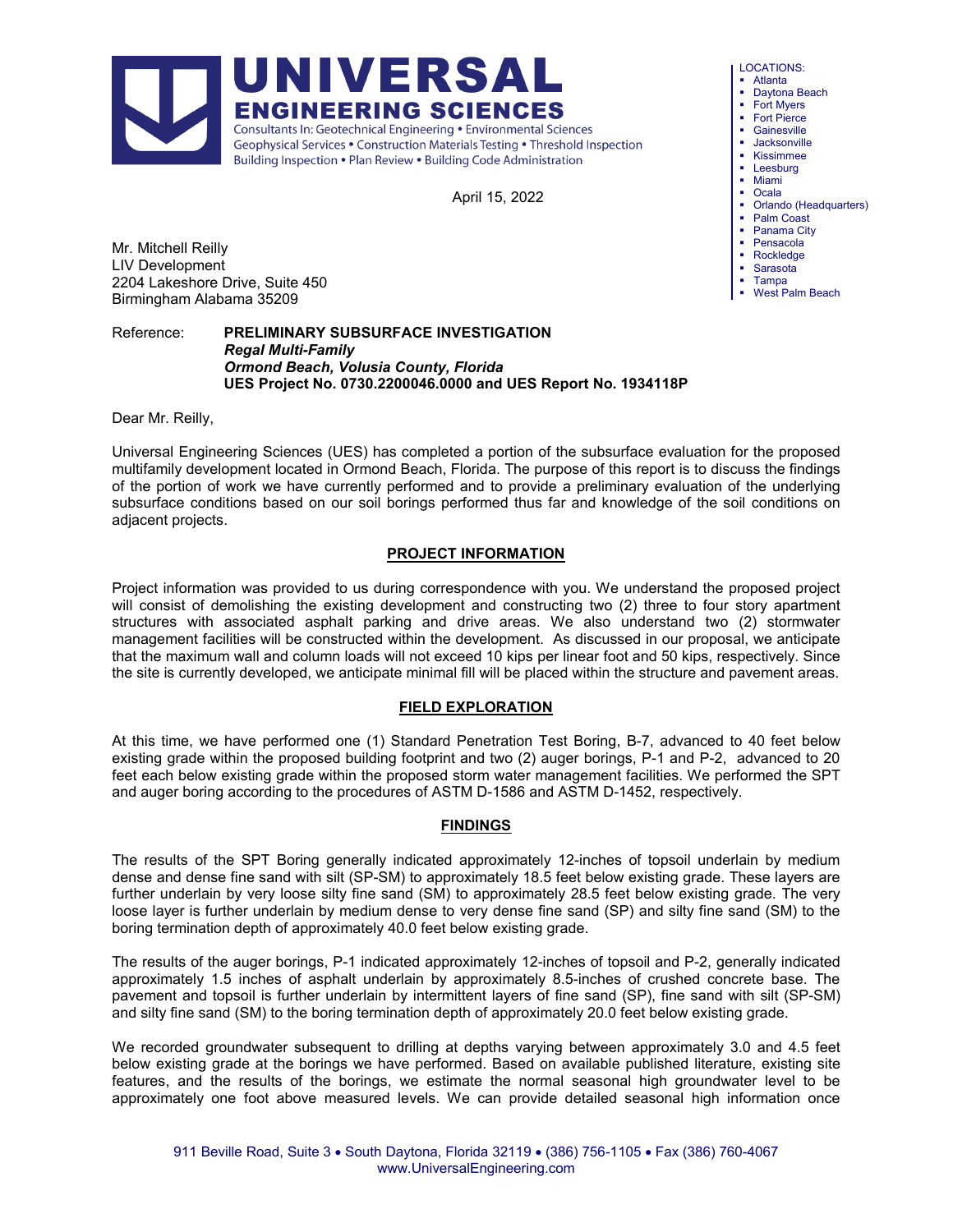UES Project No. 0730.2200046.0000 UES Report No. 1934118P April 15, 2022

topographic information is available and the remaining borings are complete. It should be noted the estimated seasonal high water level does not provide any assurance that groundwater level will not exceed these estimated levels during any given year in the future. Should impediments to surface water drainage be present, or should rainfall intensity and duration, or total rainfall quantities, exceed the normally anticipated rainfall quantities, groundwater levels might once again exceed our seasonal high estimates. The depth of the groundwater level encountered at the boring location is presented on the Subsurface Profiles.

#### **PRELIMINARY RECOMMENDATIONS**

## **FOUNDATION**

Based on our understanding of the proposed construction, the anticipated soil conditions, the subsurface soil conditions will likely be suitable for support of the structures on a post-tensioned shallow foundation. A maximum soil bearing pressure between 2,000 and 3,000 pounds per square foot should be obtainable. Clearing and stripping of pavement section on the order of 12-inches should be anticipated for the existing development.

# **STORMWATER MANAGEMENT**

For a dry bottom retention facility, performance will be significantly influenced by the soil permeability and the vertical separation between the bottom and the seasonal high groundwater level. A wet retention facility should be excavated to a depth necessary to obtain a sufficient water depth to limit growth of aquatic vegetation.

The silty fine sand (SM) as encountered at Boring Location P-1 should be considered to have poor drainage characteristics. Partial removal of these soils may be necessary for pond recovery purposes. All pond backfill material should be clean sandy soils having 5 percent or less fines passing the No. 200 sieve.

If requested, UES can assist in evaluating the facility design exfiltration rates, underdrains and/or groundwater baseflow as pond geometry and storm water volume requirements become available.

#### **CLOSURE**

The recommendations in this letter are based on the soil conditions that we anticipate to encounter during the remained of our field evaluation. These recommendations are not intended for design of the proposed development. These recommendations are subject to change based on the results of our geotechnical evaluation and laboratory test results. We appreciate the opportunity to have provided these services to you. If you have any questions, or if we may be of further service, please do not hesitate to call.

Respectfully submitted,

# UNIVERSAL ENGINEERING SCIENCES

Cody Wilson, E.I.

Project Engineer

Attachments

CW/BCP/cme



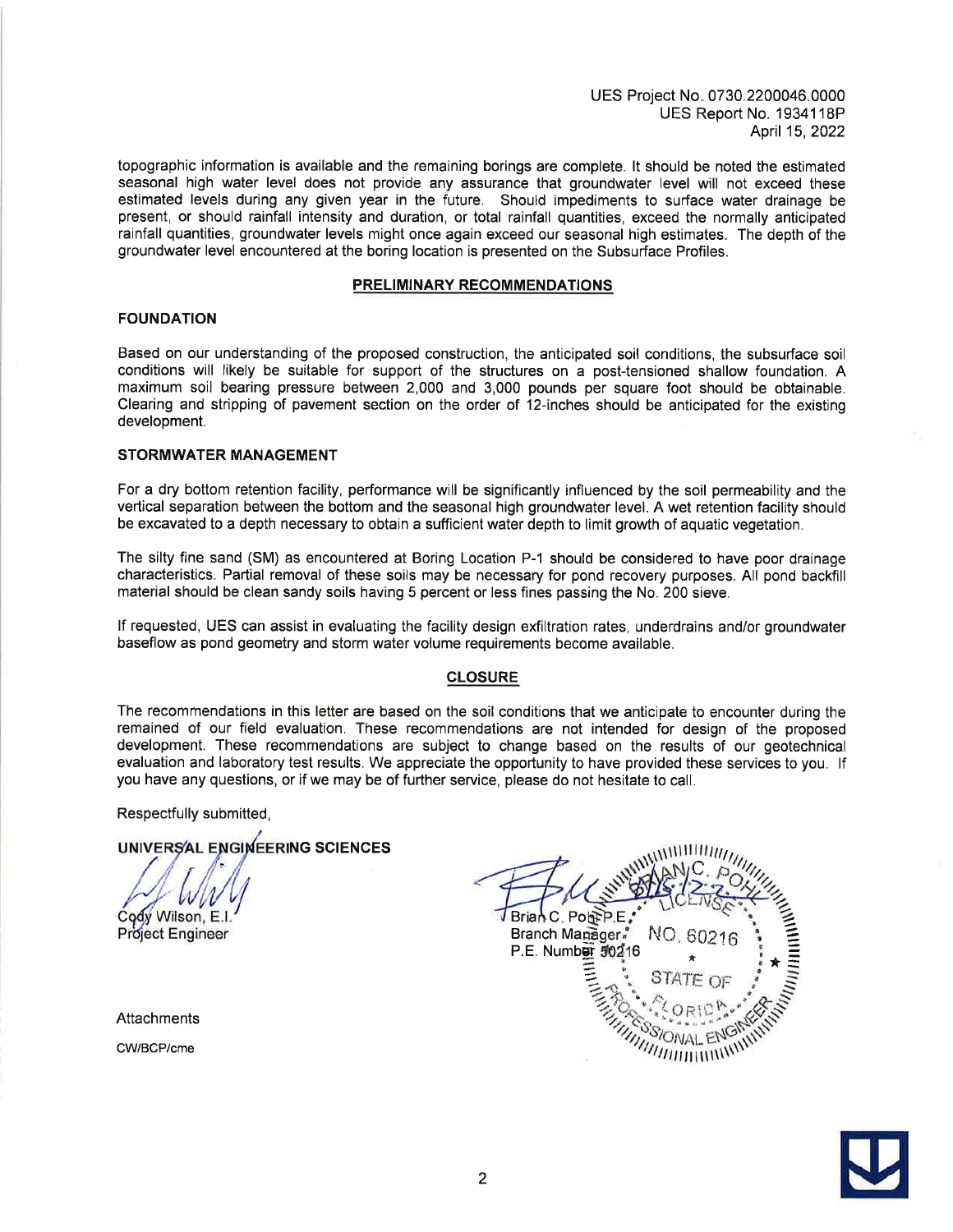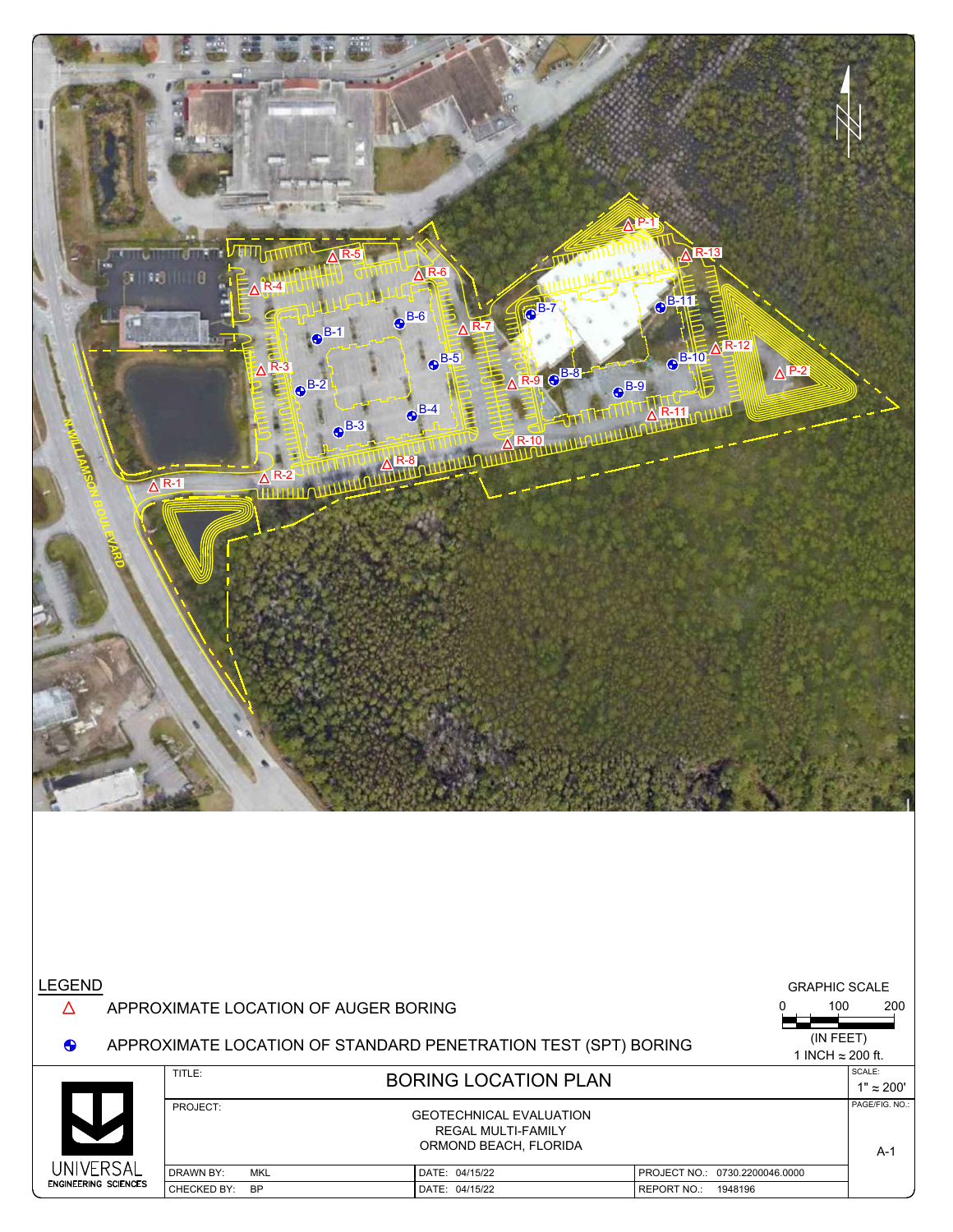| . |                                |  |
|---|--------------------------------|--|
|   | <b>GEOTECHNICAL EVALUATION</b> |  |
|   | REGAL MULTI-FAMILY             |  |
|   | ORMOND BEACH, FLORIDA          |  |
|   |                                |  |

| Fine SAND with<br>SILT (SP-SM)<br>SILTY fine SAND (SM) | NOTES:<br>(SP)<br><b>EOB</b> | Measured Groundwater Level 24 (+)<br>Hours Subsequent to Time of Drilling<br>Unified Soil Classification System<br>End of Boring<br>Penetr. Resistance, Blows/ft.<br>Coefficient of Permeability, (ft/day)<br>% Passing No. 200 Sieve<br>Groundwater not Encountered | JNIVERSAL<br><b>ENGINEERING SCIENCES</b> | PROJECT:                       | <b>GEOTECHNICAL EVALUATION</b><br>REGAL MULTI-FAMILY<br>ORMOND BEACH, FLORIDA |                   |          |                                   | TITLE:  | <b>SUBSURFACE PROFILES</b> |              |                |
|--------------------------------------------------------|------------------------------|----------------------------------------------------------------------------------------------------------------------------------------------------------------------------------------------------------------------------------------------------------------------|------------------------------------------|--------------------------------|-------------------------------------------------------------------------------|-------------------|----------|-----------------------------------|---------|----------------------------|--------------|----------------|
| <b>TOPSOIL</b>                                         | Kv<br>$-200$<br><b>NE</b>    |                                                                                                                                                                                                                                                                      |                                          | <b>DRAWN BY:</b><br><b>MKL</b> |                                                                               | DATE:<br>04/15/22 |          | PROJECT NO.:<br>0730.2200046.0000 |         | SCALE:                     |              | PAGE/FIG. NO.: |
|                                                        |                              |                                                                                                                                                                                                                                                                      |                                          | <b>CHECKED BY:</b>             | <b>BP</b>                                                                     | DATE:             | 04/15/22 | <b>REPORT NO.</b>                 | 1948496 |                            | NA (in feet) | $A-2$          |

![](_page_3_Figure_1.jpeg)

![](_page_3_Picture_2.jpeg)

 $\sim 100$ 

Fine SAND with some to many SHELL fragments (SP)

Fine SAND with SILT (SP-SM)

![](_page_3_Picture_5.jpeg)

# NOTES:

- Unified Soil Classification System
- EOB End of Boring (SP)
- Penetr. Resistance, Blows/ft. N
	- Coefficient of Permeability, (ft/day)
- NE Groundwater not Encountered -200

| UNIVERSAL |
|-----------|
|           |
|           |

![](_page_3_Figure_0.jpeg)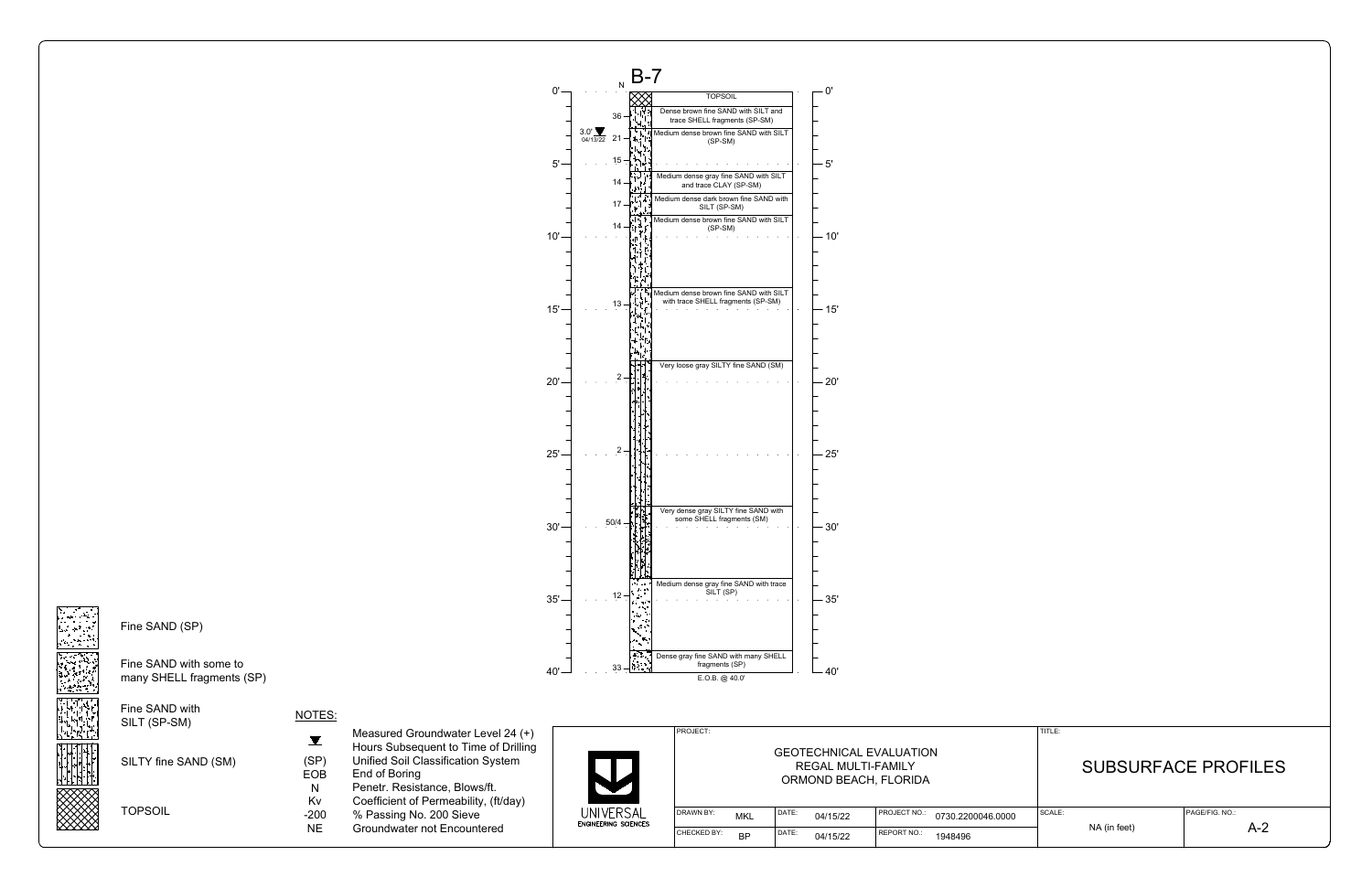![](_page_4_Figure_17.jpeg)

![](_page_4_Figure_16.jpeg)

# REGAL MULTI-FAMILY ORMOND BEACH, FLORIDA

| DRAWN BY:          | <b>MKL</b> | I DATE: | 04/15/22 | PROJECT NO.: | 0730.2200046.0000 | SCALE: |  |  |
|--------------------|------------|---------|----------|--------------|-------------------|--------|--|--|
| <b>CHECKED BY:</b> | ΒP         | I DATE: | 04/15/22 | REPORT NO.:  | 1948196           |        |  |  |

- Penetr. Resistance, Blows/ft. N Kv
	- Coefficient of Permeability, (ft/day)
- % Passing No. 200 Sieve -200
- NE Groundwater not Encountered

UNIVERSAL<br>Engineering sciences

![](_page_4_Figure_0.jpeg)

EOB End of Boring

Fine SAND (SP)

Fine SAND with some to many SHELL fragments (SP)

Fine SAND with SILT (SP-SM)

SILTY fine SAND (SM)

TOPSOIL

ASPHALT

![](_page_4_Picture_14.jpeg)

Crushed CONCRETE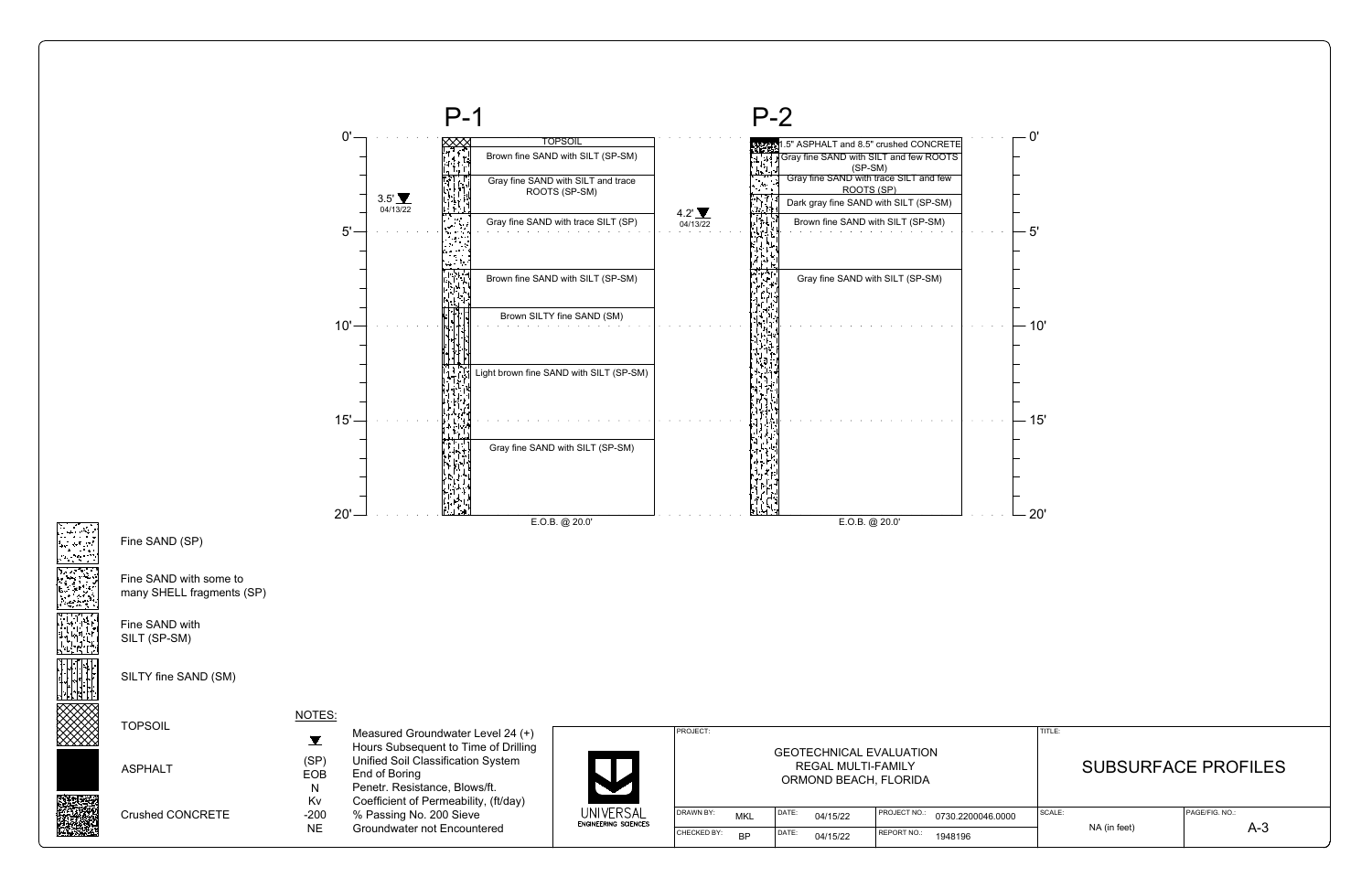#### *Universal Engineering Sciences, LLC* **GENERAL CONDITIONS**

**SECTION 1: RESPONSIBILITIES 1.1** *Universal Engineering Sciences, LLC*, and its subsidiaries and affiliated companies ("UES"), is responsible for providing the services described under the Scope of Services. The term "UES" as used herein includes all of UES's agents, employees, professional staff, and subcontractors. **1.2** The Client or a duly authorized representative is responsible for providing UES with a clear understanding of the project nature and scope. The Client shall supply UES with sufficient and adequate information, including, but not limited to, maps, site plans, reports, surveys, plans and specifications, and designs, to allow UES to properly complete the specified services. The Client shall also communicate changes in the nature and scope of the project as soon as possible during performance of the work so that the changes can be incorporated into the work product. **1.3** The Client acknowledges that UES's responsibilities in providing the services described under the Scope of Services section is limited to those services described therein, and the Client hereby assumes any collateral or affiliated duties necessitated by or for those services. Such duties may include, but are not limited to, reporting requirements imposed by any third party such as federal, state, or local entities, the provision of any required notices to any third party, or the securing of necessary permits or permissions from any third parties required for UES's provision of the services so described, unless otherwise agreed upon by both parties in writing.

**SECTION 2: STANDARD OF CARE 2.1** Services performed by UES under this Agreement will be conducted in a manner consistent with the level of care and skill ordinarily exercised by members of UES's profession practicing contemporaneously under similar conditions in the locality of the project. No other warranty, express or implied, is made. **2.2** Execution of this document by UES is not a representation that UES has visited the site, become generally familiar with local conditions under which the work is to be performed, or correlated personal observations with the requirements of the Scope of Services. It is the Client's responsibility to provide UES with all information necessary for UES to provide the services described under the Scope of Services, and the Client assumes all liability for information not provided to UES that may affect the quality or sufficiency of the services so described.

**SECTION 3: SITE ACCESS AND SITE CONDITIONS 3.1** Client will grant or obtain free access to the site for all equipment and personnel necessary for UES to perform the work set forth in this Agreement. The Client will notify any possessors of the project site that Client has granted UES free access to the site. UES will take reasonable precautions to minimize damage to the site, but it is understood by Client that, in the normal course of work, some damage may occur, and the correction of such damage is not part of this Agreement unless so specified in the Scope of Services. **3.2** The Client is responsible for the accuracy of locations for all subterranean structures and utilities. UES will take reasonable precautions to avoid known subterranean structures, and the Client waives any claim against UES, and agrees to defend, indemnify, and hold UES harmless from any claim or liability for injury or loss, including costs of defense, arising from damage done to subterranean structures and utilities not identified or accurately located. In addition, Client agrees to compensate UES for any time spent or expenses incurred by UES in defense of any such claim with compensation to be based upon UES's prevailing fee schedule and expense reimbursement policy.

**SECTION 4: BILLING AND PAYMENT 4.1** UES will submit invoices to Client monthly or upon completion of services. Invoices will show charges for different personnel and expense classifications. **4.2** Payment is due 30 days after presentation of invoice and is past due 31 days from invoice date. Client agrees to pay a finance charge of one and one-half percent (1 ½ %) per month, or the maximum rate allowed by law, on past due accounts. **4.3** If UES incurs any expenses to collect overdue billings on invoices, the sums paid by UES for reasonable attorneys' fees, court costs, UES's time, UES's expenses, and interest will be due and owing by the Client.

**SECTION 5: OWNERSHIP AND USE OF DOCUMENTS 5.1** All reports, boring logs, field data, field notes, laboratory test data, calculations, estimates, and other documents prepared by UES, as instruments of service, shall remain the property of UES. Neither Client nor any other entity shall change or modify UES's instruments of service. **5.2** Client agrees that all reports and other work furnished to the Client or his agents, which are not paid for, will be returned upon demand and will not be used by the Client for any purpose. **5.3** UES will retain all pertinent records relating to the services performed for a period of five years following submission of the report or completion of the Scope of Services, during which period the records will be made available to the Client in a reasonable time and manner. **5.4** All reports, boring logs, field data, field notes, laboratory test data, calculations, estimates, and other documents prepared by UES, are prepared for the sole and exclusive use of Client, and may not be given to any other entity, or used or relied upon by any other entity, without the express written consent of UES. Client is the only entity to which UES owes any duty or duties, in contract or tort, pursuant to or under this Agreement.

**SECTION 6: DISCOVERY OF UNANTICIPATED HAZARDOUS MATERIALS 6.1** Client represents that a reasonable effort has been made to inform UES of known or suspected hazardous materials on or near the project site. **6.2** Under this agreement, the term hazardous materials include hazardous materials, hazardous wastes, hazardous substances (40 CFR 261.31, 261.32, 261.33), petroleum products, polychlorinated biphenyls, asbestos, and any other material defined by the U.S. EPA as a hazardous material. **6.3** Hazardous materials may exist at a site where there is no reason to believe they are present. The discovery of unanticipated hazardous materials constitutes a changed condition mandating a renegotiation of the scope of work. The discovery of unanticipated hazardous materials may make it necessary for UES to take immediate measures to protect health and safety. Client agrees to compensate UES for any equipment decontamination or other costs incident to the discovery of unanticipated hazardous materials. **6.4** UES will notify Client when unanticipated hazardous materials or suspected hazardous materials are encountered. Client will make any disclosures required by law to the appropriate governing agencies. Client will hold UES harmless for all consequences of disclosures made by UES which are required by governing law. In the event the project site is not owned by Client, Client it is the Client's responsibility to inform the property owner of the discovery of unanticipated hazardous materials or suspected hazardous materials. **6.5** Notwithstanding any other provision of the Agreement, Client waives any claim against UES, and to the maximum extent permitted by law, agrees to defend, indemnify, and save UES harmless from any claim, liability, and/or defense costs for injury or loss arising from UES's discovery of unanticipated hazardous materials or suspected hazardous materials including any costs created by delay of the project and any cost associated with possible reduction of the property's value. Client will be responsible for ultimate disposal of any samples secured by UES which are found to be contaminated.

**SECTION 7: RISK ALLOCATION 7.1** Client agrees that UES's liability for any damage on account of any breach of contract, error, omission, or professional negligence will be limited to a sum not to exceed \$50,000 or UES's fee, whichever is greater. If Client prefers to have higher limits on contractual or professional liability, UES agrees to increase the limits up to a maximum of \$1,000,000.00 upon Client's written request at the time of accepting UES's proposal provided that Client agrees to pay an additional consideration of four percent of the total fee, or \$400.00, whichever is greater. If Client prefers a \$2,000,000.00 limit on contractual or professional liability, UES agrees to increase the limits up to a maximum of \$2,000,000.00 upon Client's written request at the time of accepting UES's proposal provided that Client agrees to pay an additional consideration of four percent of the total fee, or \$800.00, whichever is greater. The additional charge for the higher liability limits is because of the greater risk assumed and is not strictly a charge for additional professional liability insurance. **7.2** Client shall not be liable to UES and UES shall not be liable to Client for any incidental, special, or consequential damages (including lost profits, loss of use, and lost savings) incurred by either party due to the fault of the other, regardless of the nature of the fault, or whether it was committed by Client or UES, their employees, agents, or subcontractors; or whether such liability arises in breach of contract or warranty, tort (including negligence), statutory, or any other cause<br>of action. 7.3 As used in this Agreement, the terms "clai As used in this Agreement, the terms "claim" or "claims" mean any claim in contract, tort, or statute alleging negligence, errors, omissions, strict liability, statutory liability, breach of contract, breach of warranty, negligent misrepresentation, or any other act giving rise to liability.

**SECTION 8: INSURANCE 8.1** UES represents it and its agents, staff and consultants employed by UES, is and are protected by worker's compensation insurance and that UES has such coverage under public liability and property damage insurance policies which UES deems to be adequate. Certificates for all such policies of insurance shall be provided to Client upon request in writing. Within the limits and conditions of such insurance, UES agrees to indemnify and save Client harmless from and against loss, damage, or liability arising from negligent acts by UES, its agents, staff, and consultants employed by it. UES shall not be responsible for any loss, damage or liability beyond the amounts, limits, and conditions of such insurance or the limits described in Section 7, whichever is